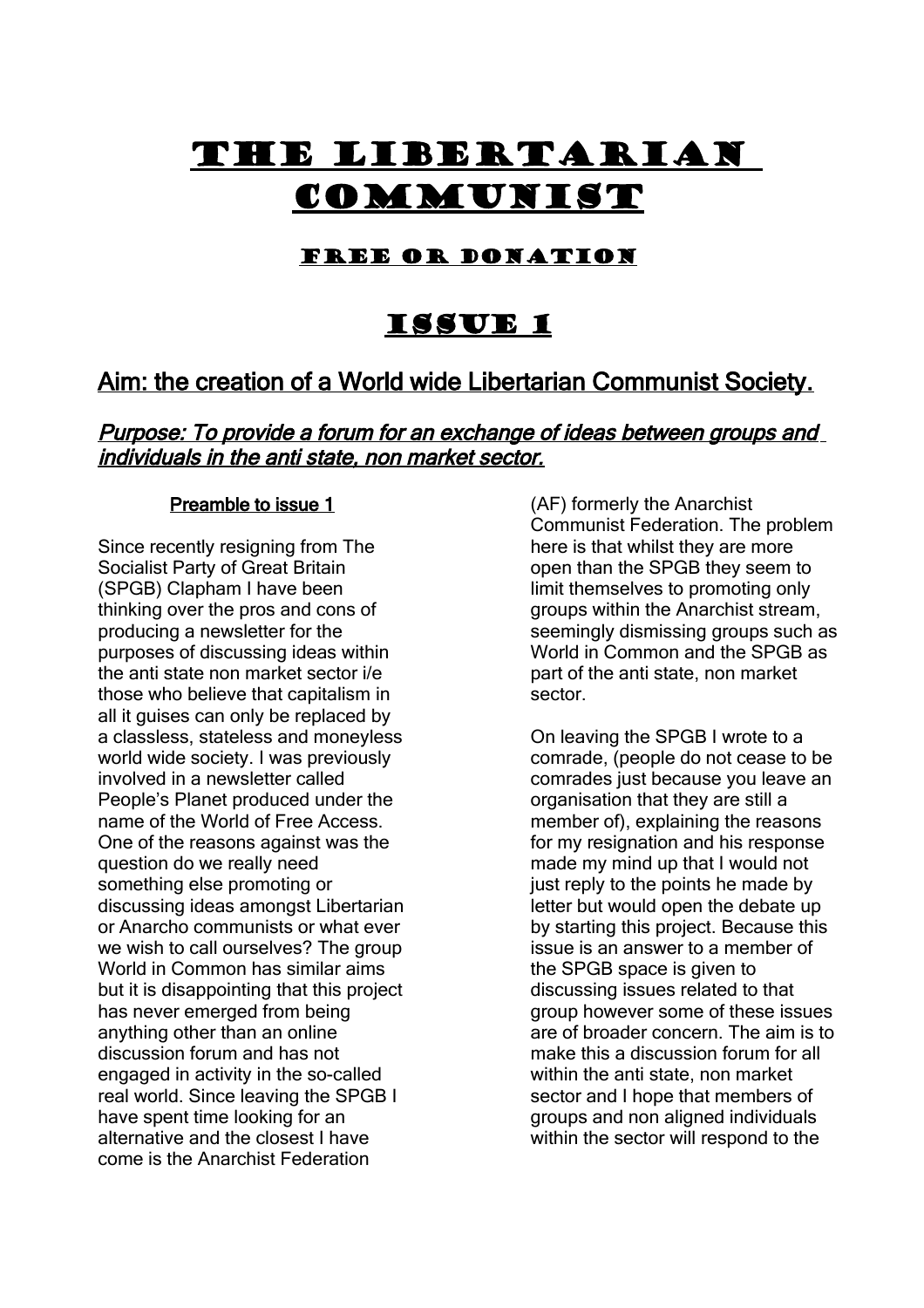issues raised and put forward new topics for discussion.

#### For World Libertarian Communism Ray Carr The Declaration of Principles of the Socialist Party of Great Britain

Since resigning from the Socialist Party of Great Britain (SPGB) I have had some discussion with members of that organisation about the reasons for my resignation. The Declaration of Principles (DOP) of the SPGB came up as I mentioned that a former member had suggested to me that as the membership of the party was based on an acceptance of the DOP it made it difficult to make changes that might conflict with those principles. An SPGB member suggested to me that I was attaching too much importance to the DOP. However it is clear that the DOP can stand in the way of change as some members treat them in much the same way that religious zealots treat the Holy Scriptures.

For example when the last split occurred in the SPGB when the old Camden and North West London branches and some others left to form what became known as SPGB Asbourne Court or SPGB 1904, a major point at issue was over the Party name. Despite a conference decision that the party would use the name The Socialist Party for most purposes the two branches in question continued to use the full title and part of their argument was that Clause 8 of the DOP states that "The Socialist Party of Great Britain enters the flied of political action"… and since the full name is used in the DOP the name could not be changed by a conference decision. I would hold, although it cannot be proved or disproved that there are still members in the party who believe that the expulsion of these former members was wrong. Whilst they were expelled and the conference decision was upheld by a party poll which decided on expulsion it provides evidence of the negative role the DOP plays. It cannot be denied that membership of the SPGB is based on an acceptance of the DOP as six of the questions that applicants must answer in order to became members are based on the DOP. The SPGB pamphlet, Socialist Principles Explained, states "Everyone who applies for membership, regardless of sex, sexual orientation, colour or age is asked to show that they understand and agree with the Object and Declaration of Principles because they are the basis of our party and the World Socialist Movement it is part

of." So as far as the SPGB is concerned one can hardly attach too much importance to the DOP.

It could be argued that there is little wrong with the DOP of the SPGB as of a description of the fundamental features of capitalism and how the working class might organise for its abolition. although the latter is open to discussion and clauses one to five are okay in this respect apart from the fact that they need to be explained so that people under 100 years of age can understand them. But clauses six to eight are more problematic. Despite a member suggesting to me that the DOP does not mention parliament clause 6 states that "the working class must organise consciously and politically for the powers of government, national and local . . .". If that statement does not mention parliament its meaning is pretty clear and if you read the pamphlet, Socialist Principles Explained, page 18, where parliament is mentioned it becomes even clearer. It is very well known, in any case, that the SPGB insists that electing delegates to parliament is the way to achieve a revolutionary change in society. This might not be so bad if they advocated other forms of working class organisation and action that would go alongside it but it would seem that they advocate the use of electing delegates to parliament not merely as the preferred method but as the only one. This subject deserves far more discussion and will be dealt with a future issue.

Clauses seven and eight outline that the SPGB is hostile to all other political parties. Clause seven states, "..., the party seeking working class emancipation must be hostile to every other party." Clause eight states that, "The Socialist Party of Great Britain therefore enters the field of political action determined to wage war against all other political parties, whether alleged labour or avowedly capitalist . . . . " In line with these clauses rule 6 of the party states, "A member shall not belong to any other political organisation or write or speak for any other political party except in opposition, or otherwise assist any other political party." This may beg the question what about groups that agree with the aims of the party but do not class themselves as a political party, anarchist groupings for example, does the hostility clause and rule 6 not apply to them? The historical record of the SPGB makes it pretty clear that the hostility clause and rule 6 applies to all other organisations no matter how much they may have in common with the party and whether they class themselves as a political party or not. The SPGB refuses to work with any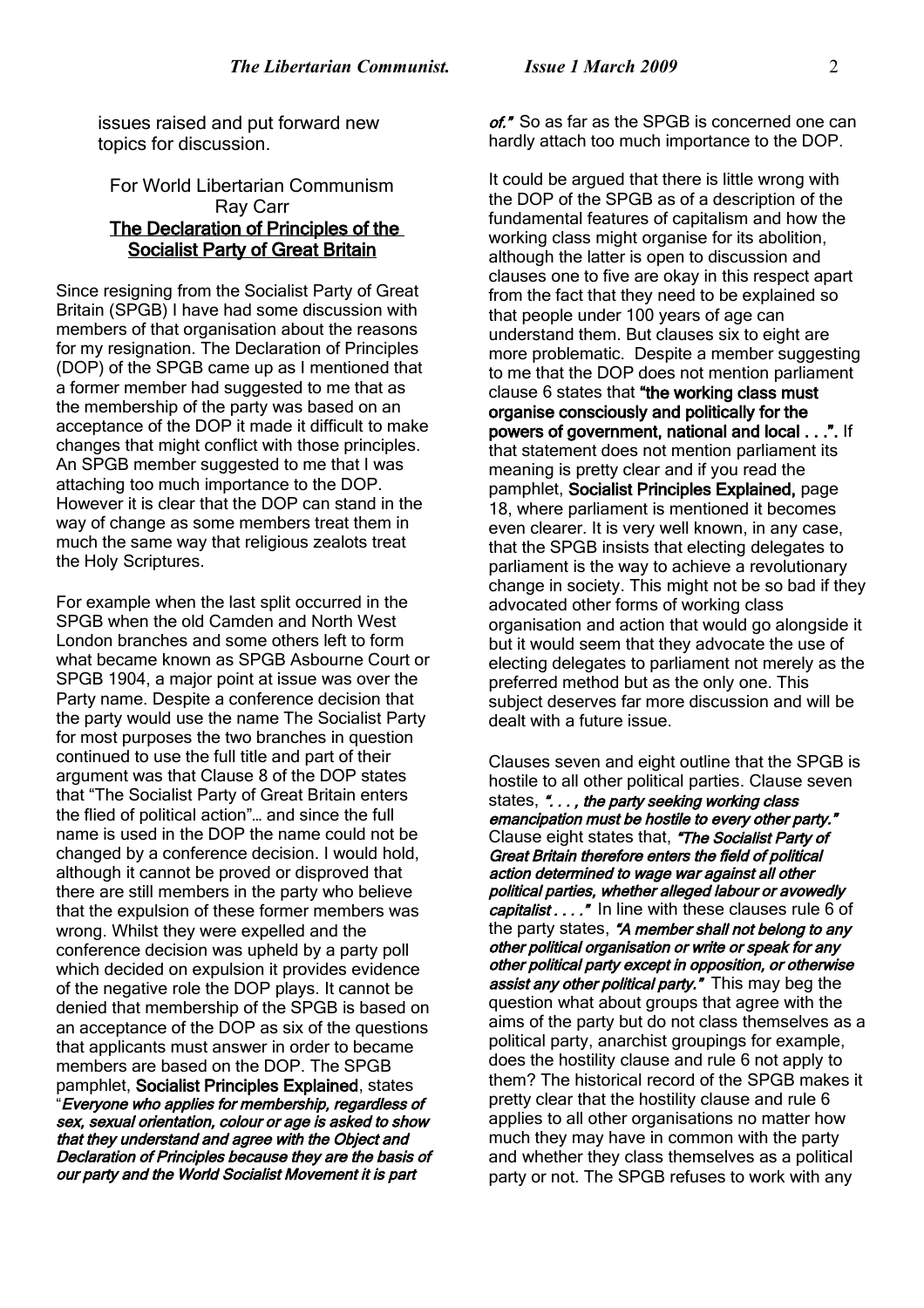other political or non political grouping no matter how close they may be in terms of longer term aims and this is carried to such a point that a branch cannot have a guest speaker at one of its meetings unless there is an accredited party speaker (someone who have taken the speaker's test) present at that meeting.

The DOP seems to act like a dead weight around the necks of members of the SPGB. It divides the organisation from like minded individuals and groups outside of it and prevents meaningful discussion taking place to move the anti state, non market sector forward. Perhaps this is no concern to the SPGB because according to their logic their position on all matters is correct and until the day when the majority of the world's working class accept their view a revolution is impossible. It is not the case that the thinking of the party has not changed at all over time, this is due to some members being able to break out of the dogma they have inherited, but the way their thinking has changed is limited by their refusal to change or delete the DOP in line with historical experience. Maybe the whole dogmatic stance the SPGB takes cannot be put down entirely to the DOP but retaining them in their original form is symptomatic of the rut they seem to be stuck in. The problem with organisations like the SPGB is that over time the organisation becomes an end in itself and it becomes more important to preserve it than to develop and put forward ideas which are needed to help create the movements necessary to bring a change in society.

## The Capitalist Recession and the promotion of Libertarian Communist ideas.

------------------------------------------------------------------

It is stating the obvious to say that at present we are living in a period of a world-wide capitalist recession what is not so obvious is whether it is any easier in such a period to put forward the case of the anti state, non market socialist/anarchist sector. On the positive side more workers start to question the status quo and are forced into taking action to protect their living standards, rights and means of earning a living. The problem from our point of view is that the actions most workers are engaged in are seeking solutions within the capitalist system and can have reactionary elements to it such as the

"British jobs for British workers" element in the recent unofficial actions over sub contracting jobs at a host of oil refineries recently. Although it should be added that the nature of these disputes were more complex than the media was leading people to believe. The question is how do we approach workers involved in disputes/ actions during this period of recession? Quite clearly it is not our aim to attempt to take control or assume leadership of any actions, quite the opposite our intention should be to encourage workers to take charge themselves and beware of officialdom or any groups from outside trying to assume a leadership role. The problem is in offering this type of encouragement whilst also being realistic about what can be achieved. Meaningful victories within the confines of the present system are difficult to achieve and long term meaningful victories more or less impossible until they begin to look beyond the system. Education of past experiences is important in this respect as workers have been engaged in similar struggles for similar reasons throughout the history of capitalism and unless workers begin to think about how to organise themselves for the struggle against the system they could be back in a few years time taking similar actions under similar circumstances. On the issue of world wide solidarity we need to be able to convince workers that they are engaged in a global struggle. This global outlook is one that recognises that working class actions around the world are not a series of individual, unrelated instances but are one struggle by the world's working class confronted with the same problem, namely to free itself from the chains of capital as a prelude to the creation of a truly free global system. Putting across this message is more easily said than done. On the subject of how we relate to workers engaged in defensive actions we can certainly endorse the words written in Solidarity as far back as 1967;

"Meaningful action for revolutionaries, is whatever increases the confidence, the autonomy, the initiative, the participation, the solidarity, the equalitarian tendencies and self activity of the masses and whatever assists their demystification". (For Workers" Power: The Selected Writings of Maurice Brinton, Ed by David Goodway, AK Press, 2004)

What has been stated here is very general but how we approach workers in this period is crucial, it needs discussion because it is anything but simple to link capitalist recession with the need to create a world wide movement aimed at abolishing the profit system. Such periods do present opportunities for the ideas of libertarian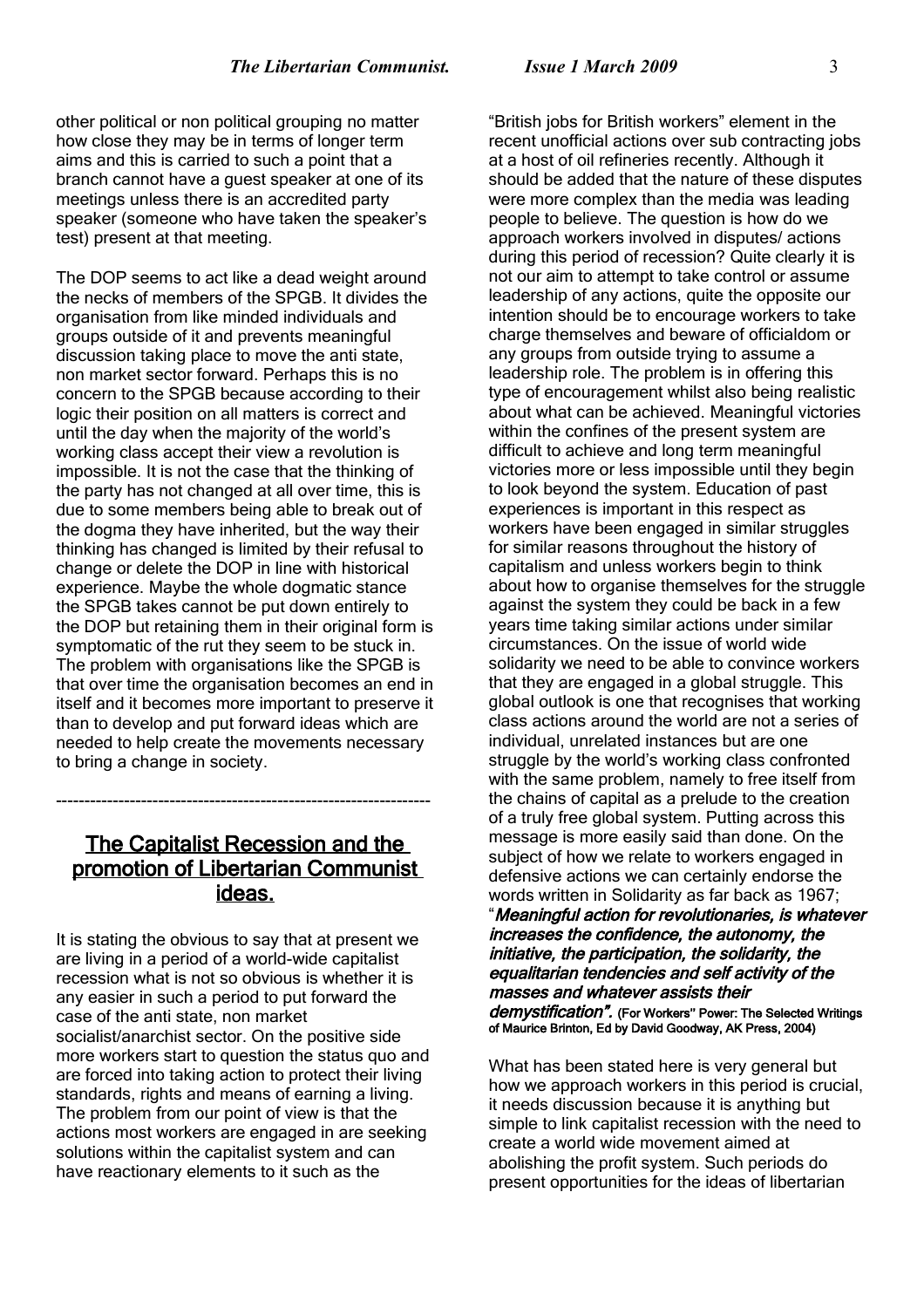communism but at the same time they present the dangers of a turn towards reaction and the acceptance by many people of right wing ideas.

We must also remember, during this period not to solely concentrate on an economic critique of the profit system. Unless there is something fundamentally different about the current economic downturn we would expect that the capitalist system will begin to gradually move out of recession into a period of growth. However the profit system faces more fundamental problems. One of these is damage the buying and selling system, a system that has an insatiable need for continual economic growth, is doing to the environment. The confrontation between the present economic system and the health of the planet, which therefore includes the health and welfare of all species on the planet, humans included, is twofold; firstly the planet cannot sustain the economic growth the capitalist system needs to survive and secondly the division of the world into competing national states and multi national companies means that the world wide cooperation needed to tackle global warming will never happen. We cannot allow this issue to take secondary importance during troubled economic times. There are also other more fundamental critiques of the profit system than the constant up and downs of the economy. There are the alienating features of the system whereby we have no control over the use of our labour as work is dominated by the need to be employed, generally by some profit making institution, there is the concern with aspects of our lives created by humans that have come back to haunt us, markets, prices, consumption for the sake of consumption. Even the time outside of wage labour, which should be ours to enjoy, has been taken from us, as our leisure time has been taken over by the capitalist system. Under capitalism we are slaves even in the time we have outside of wage slavery. All this brings us to the essence of what libertarian/anarchist communism is all about. This is summed up some years ago in Solidarity.

"Socialism is not just about common ownership and control of the means of production and distribution. It means equality, real freedom, reciprocal recognition and a radical transformation in all human relations. It is peoples understanding of their environment and of their selves their domination over their work and over such social institutions as they may need to create.

These are not secondary aspects, which will automatically follow the expropriation of the ruling class. On the contrary they are essential parts of the whole process of social transformation, for without them no genuine social transformation will have taken place." [For Workers' Power. P.153. The Selected writings of Maurice -<br>Brinton. Ed by David Goodway, AK Press 2004} Certain parts of this quotation have been changed to avoid the use of the terms related to the male gender.

## Hostile to Whom?

------------------------------------------------------------------

The intention here is to broaden out the discussion beyond the hostility clause of the SPGB. To begin with why is it necessary for any party, organisation, group to have a specific statement that it is hostile to this or that other grouping? If it is an organisation that stands for a classless, moneyless, stateless world it should be fairly obvious that you stand in opposition to any grouping that is in favour of capitalism which is a society divided into classes, is dependent on a money system and where the state is a necessary institution to protect and uphold the system. Since any group in the anti state, non market sector, whether political or anti political stands for the abolition of capitalism we all must be opposed to any organisation whose aim is to reform that system in anyway and this must include those favouring state capitalism under what ever name they might wish to call it. What is important is substance not names given to things. So we all know what we are aiming for and therefore what we oppose so why bother with a specific statement outlining hostility against other organisations.

Any hostility statement is usually aimed against all other organisations, including those who have very similar or identical aims. There may be differences in terms of what methods may be used to achieve the society we are aiming for but such differences will sort themselves out at a point when workers begin to seek radical change on a much larger scale than at present. In the meantime these differences should be discussed in an environment based on trying to work out the differences not with the aim or battering each other around the head with each organisation trying to prove how it is right on every issue. What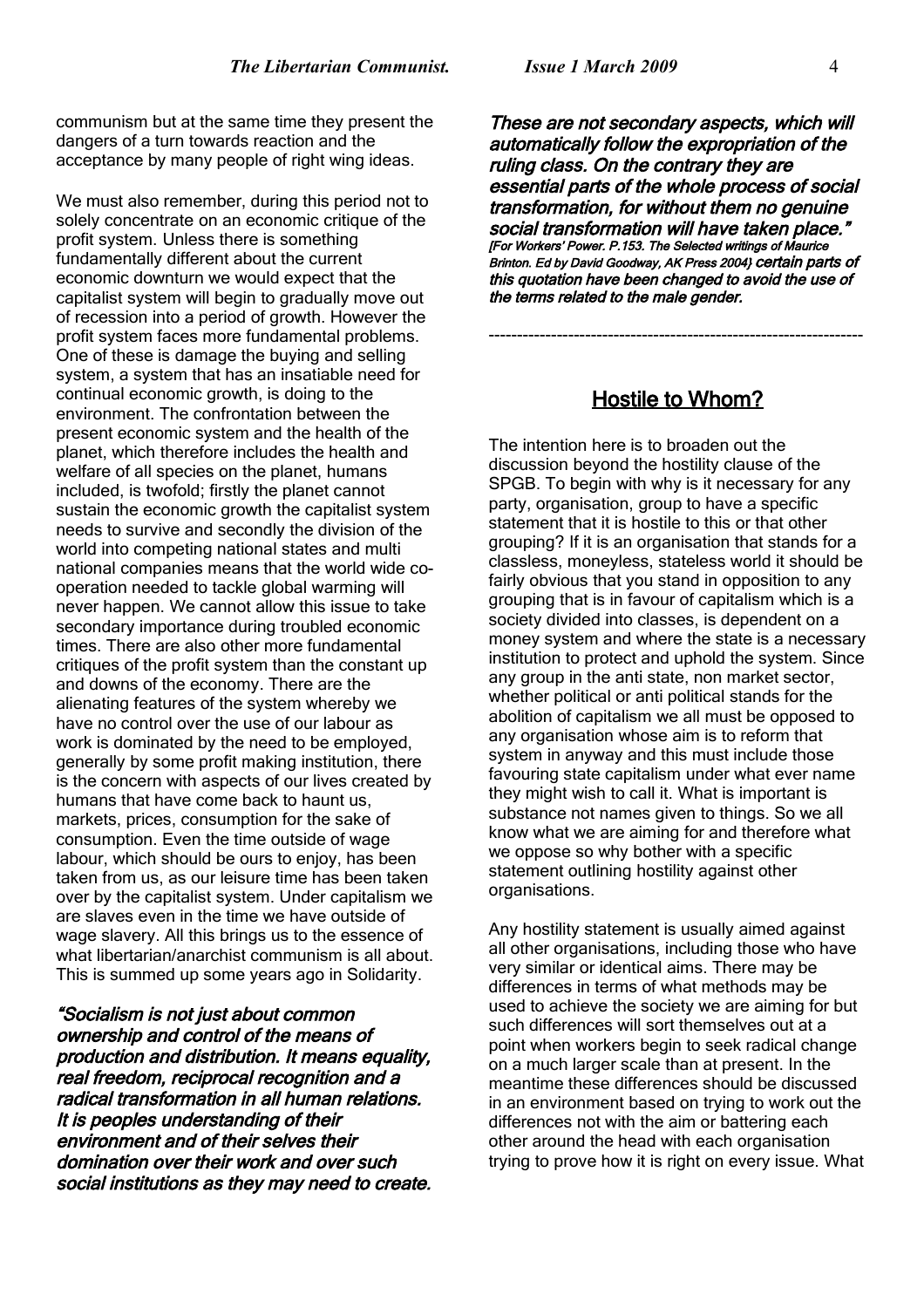we need to emphasise are the issues that we in the anti state, non market sector have in common.

It might be obvious why organisations based on Trotskyist, Leninist, Marxist Leninist or Stalinist lines have a need to show how their organisation alone have the correct interpretation of their past idol ideas. But what have we in a sector that does not have to rely on a hero worship mentality regarding individuals who have made positive contributions to our ideas to gain by a statement of hostility that is aimed at like minded groups. Perhaps still the greatest division in our sector is between the anarchists who consider themselves anarchist communist and those who see themselves as socialists or libertarian Marxists. It should be outlined that those in the Anarchist sector do provide information on other anarchists, on their websites for example, but it is disappointing that this is restricted to anarchist groups alone. The Anarchist Federation states in various places that it is hostile to all political parties. This is presumably aimed at any organisation that seeks to use parliament to achieve its aims which would mean that the SPGB would come under this list. From their anti parliamentarian perspective perhaps one can see the logic behind their thinking but does it make sense to be hostile to an organisation that has very similar aims just because they intend to use parliament when this proposed method may well be changed by future events? The SPGB itself is far worse it maintains a hostility clause which is seemingly aimed at all other groups whether political or anti political and it would be surprising, to say the least, to find an approval of any other group outside of those involved in the World Socialist Movement (WSM) The SPGB seems to revel in the role of believing that it is the one and only genuine anti state, non market organisation. It seems to also believe that a majority of the world's working class will have to join it or at least accept its DOP before socialism, as it sees it can be achieved. If this is not its view than the Libertarian Communist would be pleased to print something from the SPGB explaining how it sees its role at a more developed stage of socialist consciousness and if accepts that there are other genuine organisations in the anti state, non market sector.

The one group who do promote all organisations in the sector is World in Common (WIC). The one problem with WIC is that it seems confined to an online format, produces very little in the way of hard copy material and seems uninterested in

breaking free from this format. However as they do stand for very similar principles to The Libertarian Communist we would welcome the involvement of WIC members in this project.

The need for a hostility statement no longer exists, if indeed it ever did, the anti state, non market sector is small enough as it is and those of us who count ourselves as part of it need to look for ways in which we can work together. Perhaps, for example, organisation should think about opening up their journals to other groups and individuals within the sector to get a proper discussion going about the way forward. The days of Trotskyist and Leninist state capitalist organisations are numbered. When the working class begins to shed its adherence to capitalist ideas it will be in the direction of a stateless, moneyless, classless world society but it is unlikely to move into any one organisation on mass. It is far more likely to spread its allegiance over already existing organisations within our sector and/or create new ones. It will expect that these organisations will work together and not continue to argue just for the sake of it. The time to begin the groundwork for such a situation is now and that is what the Libertarian Communist is here to promote.

The whole idea of The Libertarian Communist is to provide a forum for an exchange of ideas between groups and individuals in the anti state, non market sector. If you have any views on any article in this issue or wish to raise other issues please feel free to write in but please don't make your contributions too long. You can contact The Libertarian Communist by emailing me at [ray.carr1@ntlworld.com](mailto:ray.carr1@ntlworld.com) or writing to Flat 1, 99 Princess Road, Poole,Dorset, BH12 1BQ. ------------------------------------------------------------

On the following page there is a list of parties/organisations of the Anti State, Non Market sector. This is not exhaustive. It also is somewhat problematic for two reasons, firstly the object of Libertarian Communism is to provide details of groups which contain contact information by post as well as online and for some of these organisations we can at present only find details of their websites. Secondly some of the groups listed do not seem to be active any longer. The latter should not deter people from checking them out as the ideas they contain need to be carried forward. So here goes.